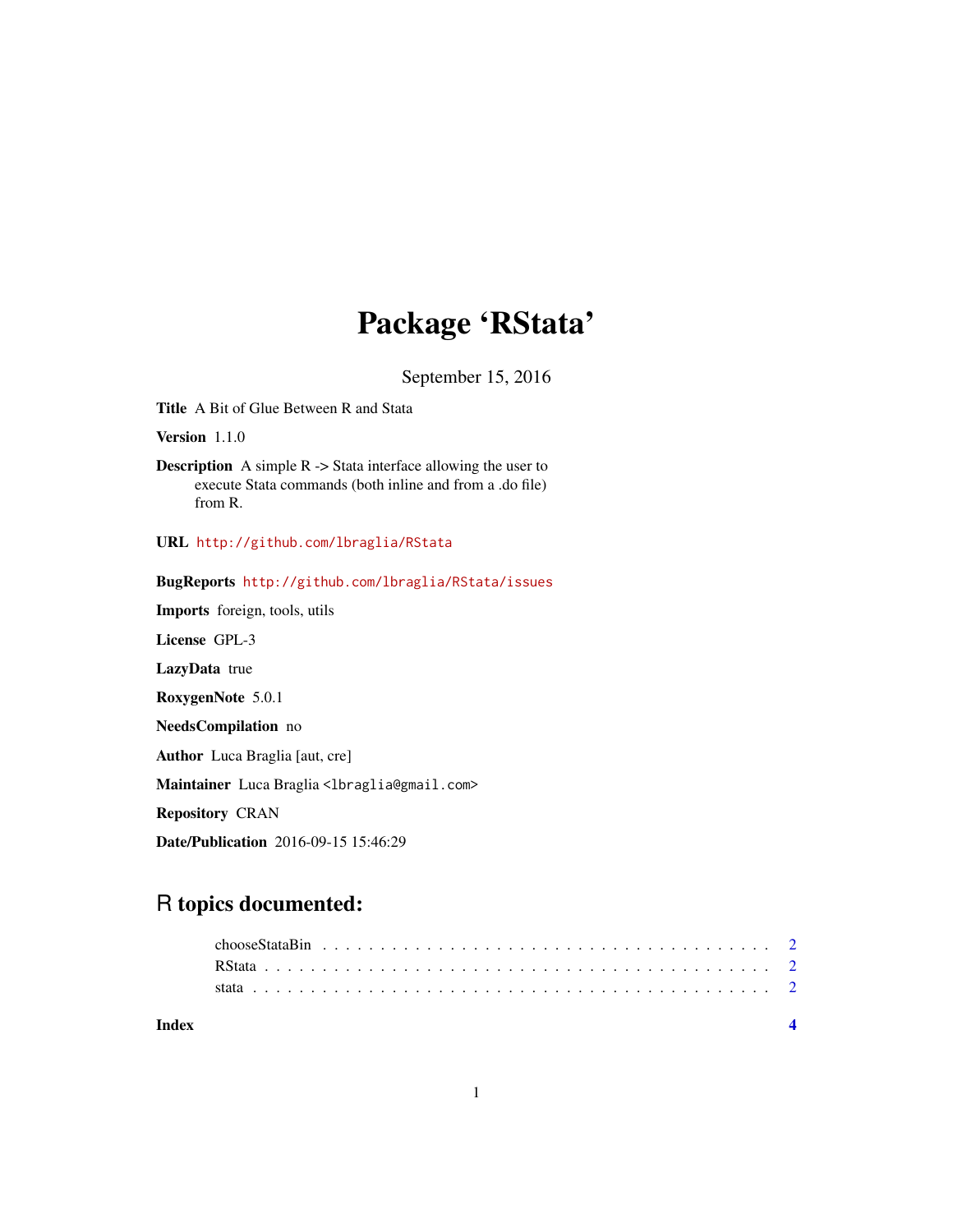<span id="page-1-0"></span>

#### Description

Set Stata binary (among found alternatives) path. These settings are lost when R is closed, therefore you should consider adding a options ("RStata.StataPath") line in your .Rprofile.

#### Usage

chooseStataBin()

RStata *A Bit of Glue Between R and Stata*

#### Description

A simple R -> Stata interface allowing the user to execute Stata commands (both inline and from a .do file) from R.

stata *Send commands to a Stata process*

#### Description

Function that sends commands to a Stata process.

#### Usage

```
stata(src = stop("At least 'src' must be specified"), data.in = NULL,
  data.out = FALSE, stata.path = getOption("RStata.StataPath",
  stop("You need to set up a Stata path; ?chooseStataBin")),
  stata.version = getOption("RStata.StataVersion",
  stop("You need to specify your Stata version")),
  stata.echo = getOption("RStata.StataEcho", TRUE), ...)
```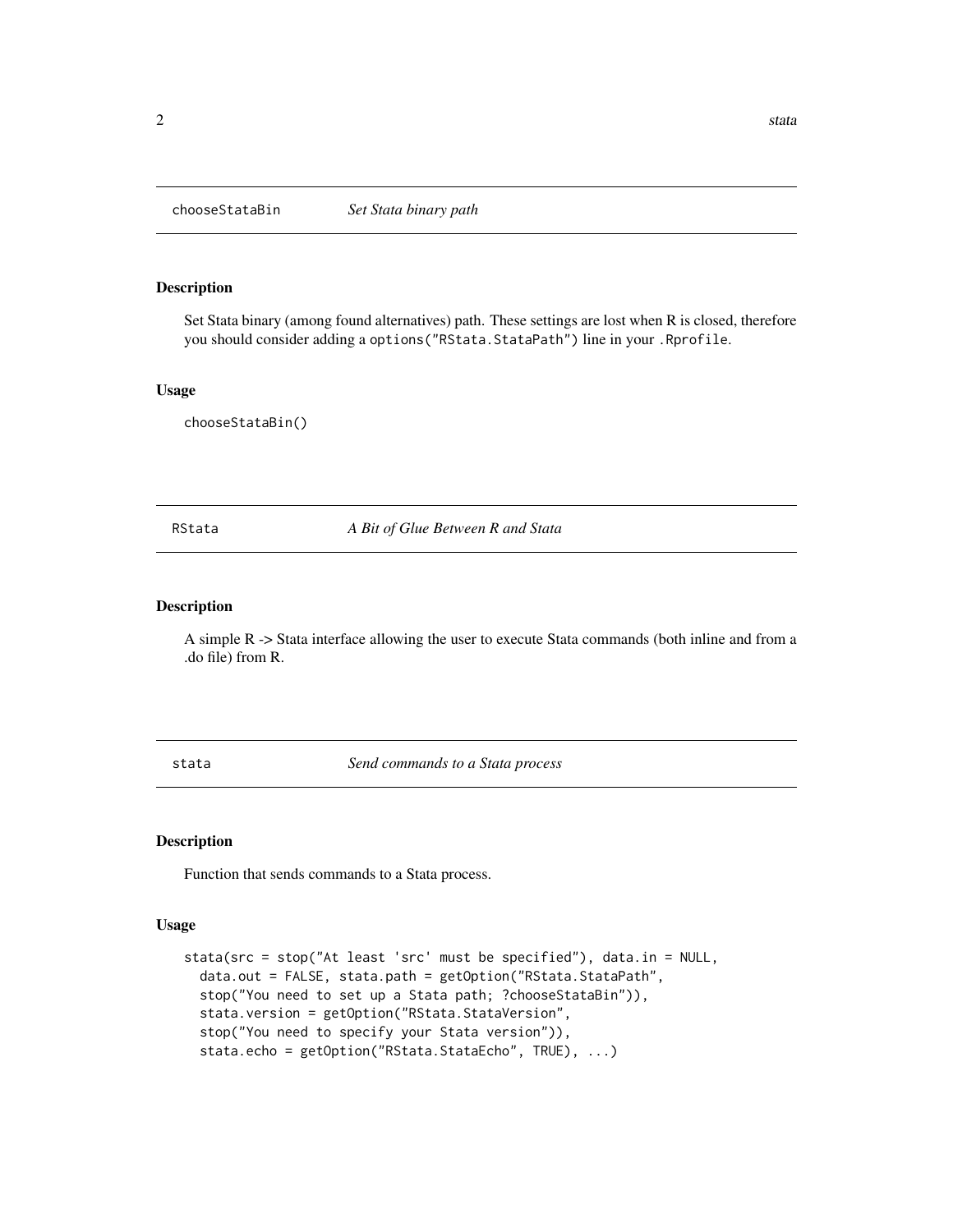#### <span id="page-2-0"></span>stata 3

#### Arguments

| src           | character vector of length 1 (path to . do file) or more (a set of stata commands).<br>See examples. |
|---------------|------------------------------------------------------------------------------------------------------|
| data.in       | data. frame to be passed to Stata                                                                    |
| data.out      | logical value. If TRUE, the data at the end of the Stata command are returned to<br>R.               |
| stata.path    | Stata command to be used                                                                             |
| stata.version | Version of Stata used                                                                                |
| stata.echo    | logical value. If TRUE stata text output will be printed                                             |
| $\cdot$       | parameter passed to write.dta                                                                        |

#### Examples

```
## Not run:
## Single command
stata("help regress") #<- this won't work in Windows dued to needed
                      # batch mode
## Many commands
stata_src <- '
version 10
set more off
sysuse auto
reg mpg weight
stata(stata_src)
## External .do file
stata("foo.do")
## Data input to Stata
x \le - data.frame(a = rnorm(3), b = letters[1:3])
stata( "sum a", data.in = x)
## Data output from Stata (eg obtain 'auto' dataset)
auto <- stata("sysuse auto", data.out = TRUE)
head(auto)
## Data input/output
(y \le - stata("replace a = 2", data.in = x, data.out = TRUE))
## End(Not run)
```